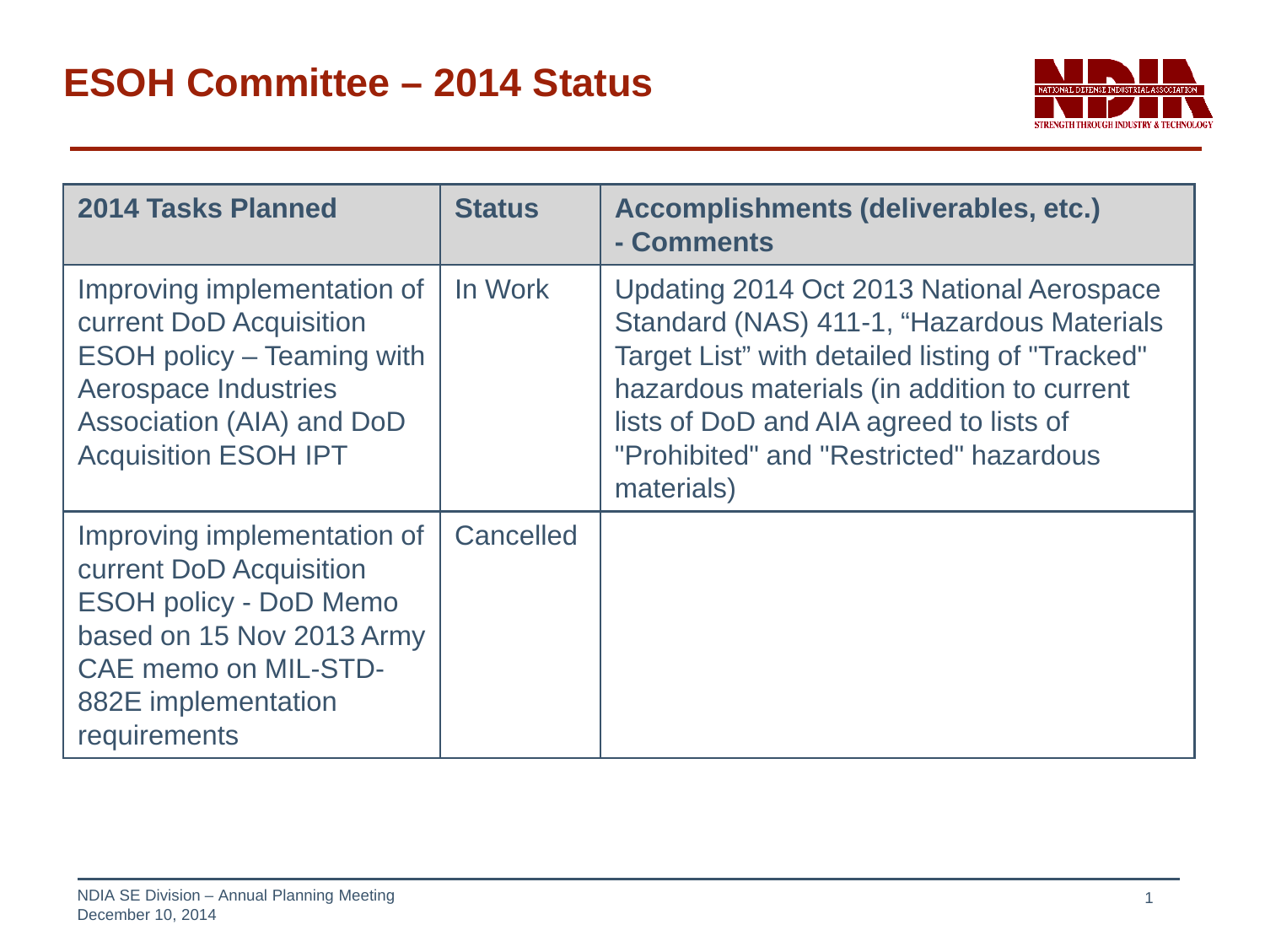

| <b>2014 Tasks Planned</b>                                                                                           | <b>Status</b>                                                                                                                                                                                                                                                   | Accomplishments (deliverables, etc.)<br>- Comments                                                                                                                                                                  |
|---------------------------------------------------------------------------------------------------------------------|-----------------------------------------------------------------------------------------------------------------------------------------------------------------------------------------------------------------------------------------------------------------|---------------------------------------------------------------------------------------------------------------------------------------------------------------------------------------------------------------------|
| Improving implementation of<br>current DoD Acquisition<br><b>ESOH policy - MIL-STD-</b><br>882E Implementation work | In Work                                                                                                                                                                                                                                                         | 1. Updated Defense Acquisition Guidebook<br>(DAU) Chapters 4, Systems Engineering, and<br>Chapter 9, Test & Evaluation, to align them<br>with the current Interim DoDI 5000.02                                      |
|                                                                                                                     |                                                                                                                                                                                                                                                                 | 2. Major revision to DAU Acquisition<br><b>Community Connection ESOH Site that</b><br>includes web resources, policy & guidance,<br>documents, and 25 specific topics on ESOH<br>best practices and lessons learned |
|                                                                                                                     | 3. 2014 NDIA Systems Engineering<br><b>Conference ESOH Track: 12 presentations</b><br>addressed DoD Policy, ESOH risk assessment<br>and acceptance, software system safety,<br>HAZMAT management, occupational health,<br>and National Environmental Policy Act |                                                                                                                                                                                                                     |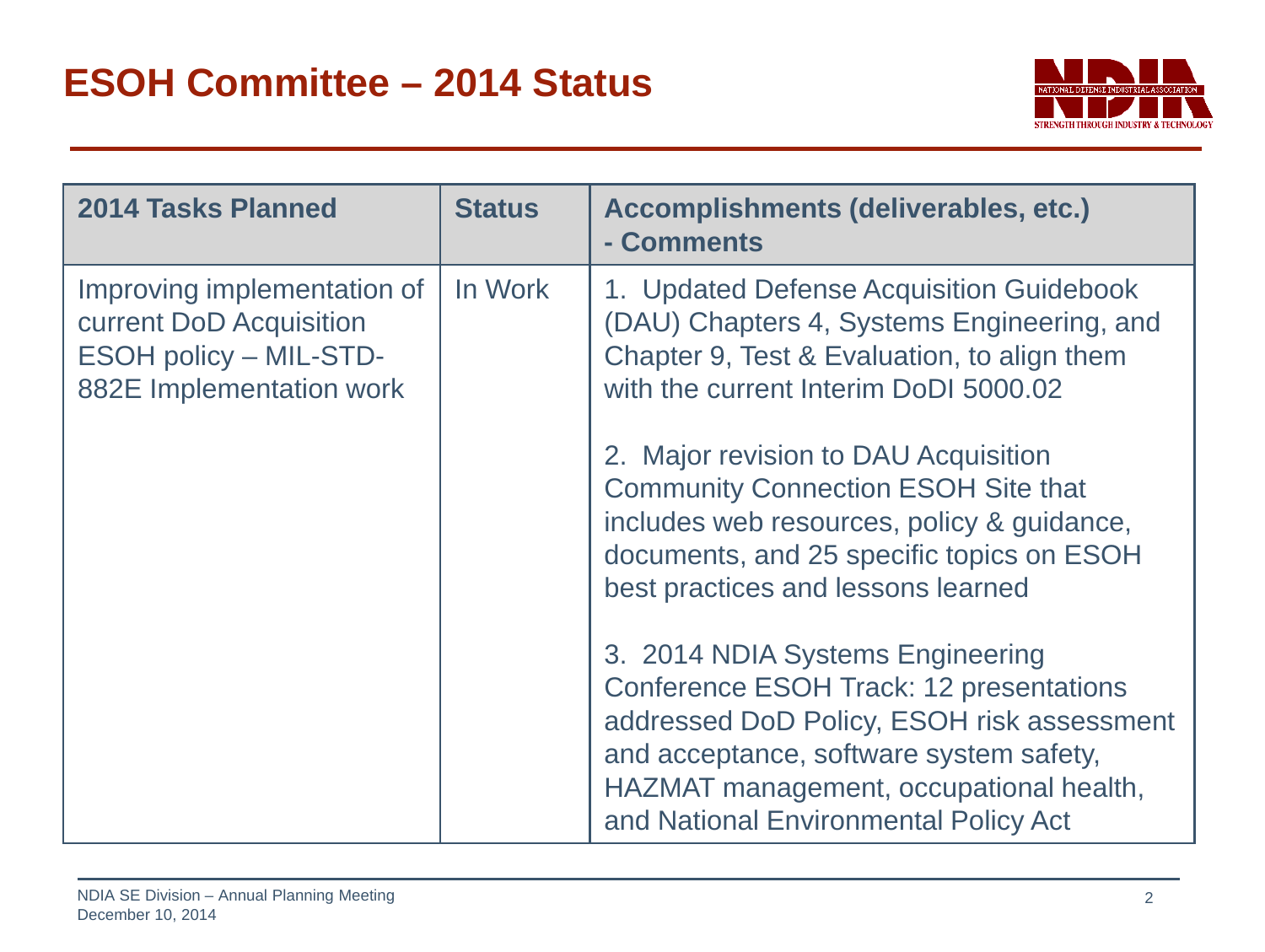

| 2014 Tasks Planned                                                                                                                                                                      | <b>Status</b> | Accomplishments (deliverables, etc.)<br>- Comments                                                                         |
|-----------------------------------------------------------------------------------------------------------------------------------------------------------------------------------------|---------------|----------------------------------------------------------------------------------------------------------------------------|
| Improving implementation of<br>current DoD Acquisition<br><b>ESOH policy - Develop</b><br>mechanism and collect<br><b>Industry and Government</b><br>feedback on policy and<br>guidance | In Work       | <b>Seeking partners</b>                                                                                                    |
| Improving implementation of<br>current DoD Acquisition<br><b>ESOH policy - Quarterly</b><br>webinars                                                                                    | In Work       | <b>Held ESOH Committee Meetings in</b><br>conjunction with each NDIA SED meeting<br>using telecoms and DCO Connect On-line |